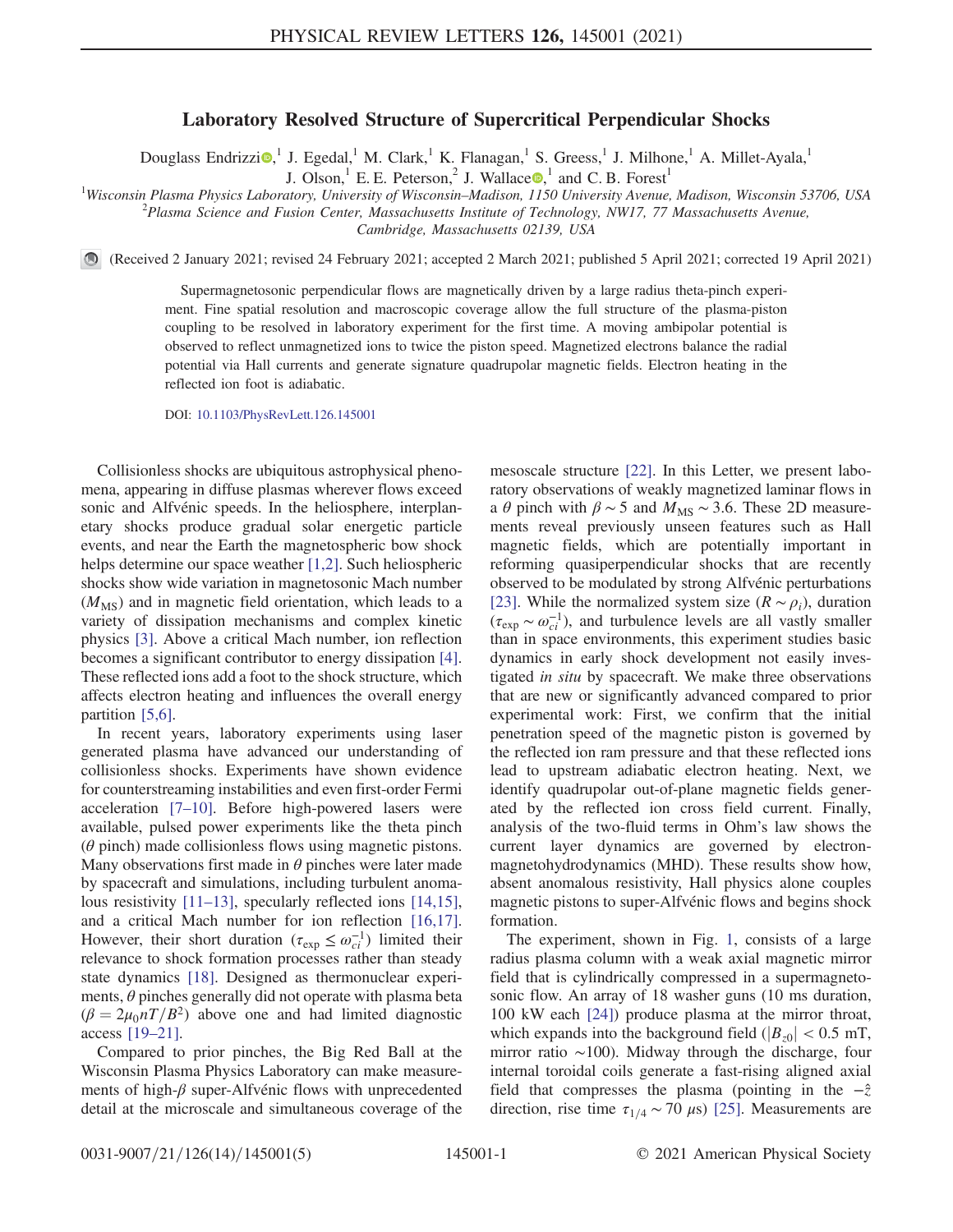<span id="page-1-0"></span>

FIG. 1. Experimental cross section. Blue shaded regions show the coverage of the Langmuir probe (wedge) and magnetic probes (rectangles). The red contour map qualitatively depicts the density during  $\theta$ -pinch compression, with blue dashes showing selected magnetic field lines. The four drive coils can be seen at  $R = 92$ ,  $Z = \pm 15$ ,  $\pm 40$  cm. Washer guns on axis supply the background plasma, which in the mirror configuration exhibits a relatively flat initial radial density profile.

made with a 5 MHz 16-tip Langmuir probe and linear arrays of 10 MHz three-axis  $B$  coils, with resolution limited by their temporal resolution as the plasma flows past. For  $100 \text{ km/s}$  flows, they have spatial resolution of 2 and 1 cm, respectively. Both probes are jogged radially between shots, while stationary reference probes (labeled "axial" and "radial") align probe signals by measuring shot-to-shot variations. Subsequent experiments with toroidally spaced magnetic probes confirm good cylindrical symmetry.

The time dynamics of the implosion as reconstructed from over 200 shots are shown for a radial slice in Fig. [2](#page-1-1). Between 10 and 16  $\mu$ s, the current layer peak (dashed line) has an inward velocity of  $v_l = 65$  km/s, given by its slope. The dotted line with slope  $2v_l$  aligns with the leading density and temperature features. These two lines partition the experiment into four regions, which we define as the upstream, foot, current layer, and downstream, shown in the colored regions in Fig. [3.](#page-2-0) The layer and foot have  $M_{\text{MS}}$  of 3.6 and 7.2, respectively. Table [I](#page-2-1) lists measurements and estimates of important scale lengths at the starred locations. While within the frame of the layer the mean free path for the upstream ions is large, within their own rest frame these ions are cold and collisional; this may damp turbulence within the layer.

The strong electric potential jump across the moving current layer reflects ions. The green line in Fig. [3](#page-2-0) shows the steep rise in plasma potential at the layer. Ion reflection occurs as a result of the potential moving: in the layer reference frame moving at speed  $-v_l$ , incoming ions are reflected if their kinetic energy  $K_i$  is less than the jump in potential  $\Delta \Phi_p$  across the layer. If  $\Delta \Phi_p \ge 1/2m_i v_i^2 = K_i$ , then in the lab frame stationary ions experience a velocity

<span id="page-1-1"></span>

FIG. 2. Magnetic and Langmuir probe measurements of radially imploding  $\theta$  pinch. This slice is taken at  $z = 0.05$  m, parallel to the "radial probe" in Fig. [1](#page-1-0). The black dashed line is a linear fit to the peak of the toroidal current layer, with the dotted lines plotted for convenience at twice the speed. Note that the dotted lines border the earliest rise in density and temperature, and that the "reflection" through the axis aligns with an increase in  $B_z$ . Values from the starred locations are listed in Table [I,](#page-2-1) and data along the line at  $t = 12 \mu s$ are shown in Fig. [3.](#page-2-0) The radial electric field  $E_r = -\nabla_r V_p$  is strongest along the current layer, as seen in Fig. 3. The drop in potential after 12  $\mu$ s is a result of boundary conditions and electron heating in the foot, but does not affect  $E_r$  in the layer.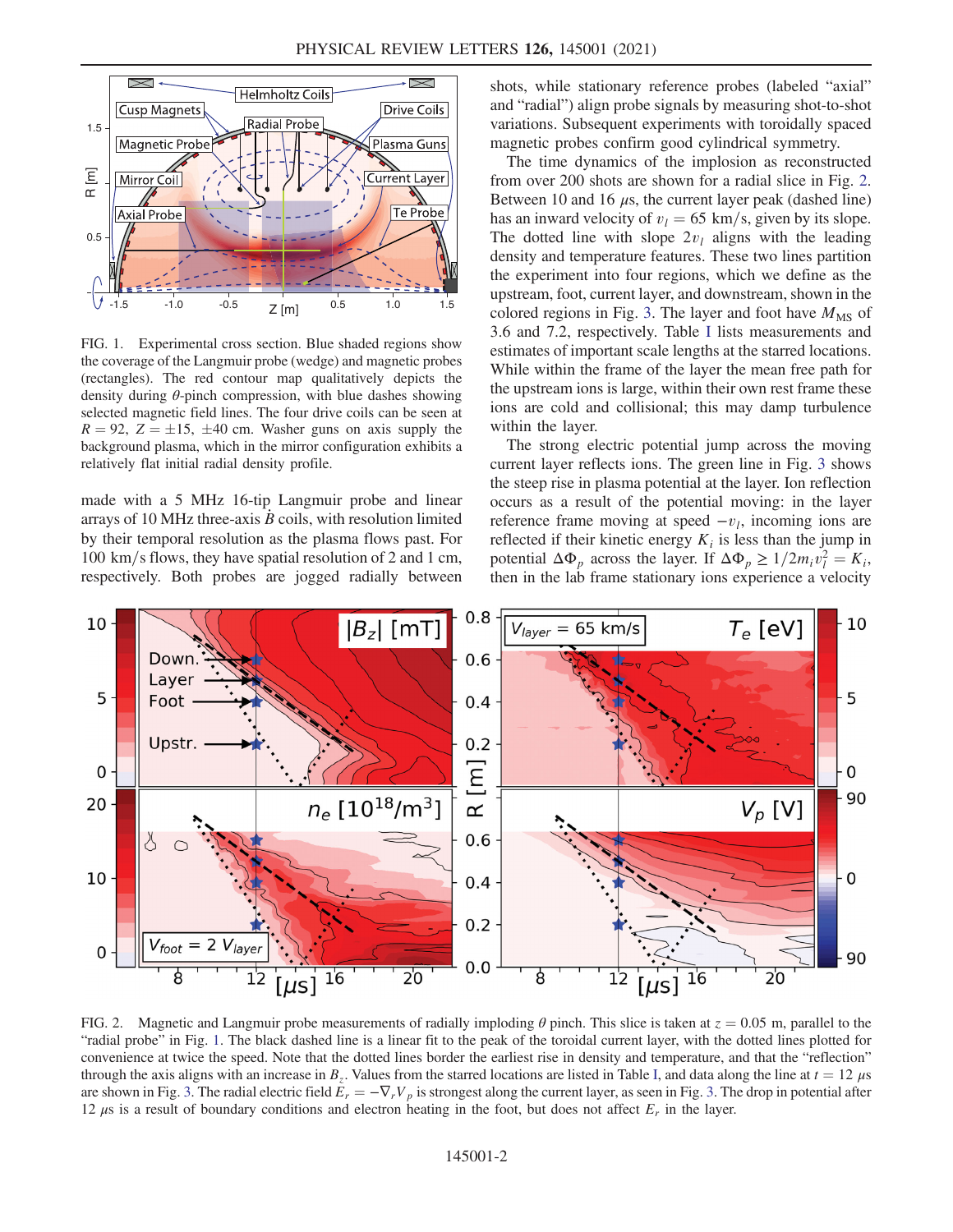<span id="page-2-0"></span>

FIG. 3. R profile at  $z = 0.05$  m,  $t = 12 \mu s$  showing  $n_e$ ,  $T_e$ , and  $V_p$  from Langmuir measurements and  $J_\phi$  and  $B_z$  from magnetic measurements. Error bars show total error, not shot-to-shot uncertainty, which is small. The four colored areas left to right show the upstream, foot, layer, and downstream regions. The dashed red line is an adiabatic heating model,  $T_e = T_{e0}(n_e/n_0)^{\gamma-1}$ , for  $\gamma = 2$ . The factor  $\sigma \equiv \omega_{ce}^2/(\nu_e^2 + \omega_{ce}^2)$ is an experimental parameter that accounts for collisional slowing [\[26\].](#page-4-14) The dashed magenta line estimates the sum current of the electron and ion  $E \times B$   $\hat{\phi}$  drifts, which is zero in MHD. Within error, the measured toroidal current is the sum of the  $E \times B \hat{\phi}$  and electron diamagnetic drifts.

change of  $-2v_l$ . Figure [4\(a\)](#page-2-2) shows the measured linear relationship between the jump in plasma potential and the convected ion kinetic energy  $K_i$  for a variety of gases and drive voltages.

<span id="page-2-3"></span>The experiment exhibits substantial ion reflection that regulates the speed of the piston. We use a 1D pressure balance model to estimate both the layer speed and the reflected ion fraction  $\alpha$ ,

$$
\frac{B_u^2}{2\mu_0} + (1+\alpha)\rho_0 v_l^2 + P_u = \frac{B_d^2}{2\mu_0} + P_d, \tag{1}
$$

<span id="page-2-1"></span>TABLE I. Electron temperature, electron density, axial magnetic field, and important scale lengths at the four points in Fig. [2.](#page-1-1) Ion Larmor radii  $(\rho_i)$  and mean free paths  $(\lambda_{\text{MFP}}^i = v_i/\nu_i)$  are approximated using  $v_i = (2T_e/m_i)^{1/2}$ ,  $2v_i$ ,  $v_i$ , and  $v_i$ , respectively. The electrons are always magnetized but collisional on experimental timescales, with  $\omega_{ce} > \nu_e > \tau_{exp}^{-1}$ . In contrast, the reflected ions in the foot and layer are unmagnetized and collisionless, with  $R_{\text{exp}} < \rho_i < \lambda_{\text{MFP}}^i$ .

|                                          | Upstream | Foot     | Layer | Downstream |
|------------------------------------------|----------|----------|-------|------------|
| $T_e$ eV                                 | 2.0      | 5.0      | 8.0   | 6.7        |
| $n_e$ 10 <sup>18</sup> /m <sup>3</sup>   | 1.6      | 6.1      | 8.6   | 3.0        |
| $B_{7}$ mT                               | 0.45     | 0.68     | 2.5   | 4.8        |
| $\lambda_{\text{MFP}}^e$ cm              | 5.1      | 8.4      | 15    | 30         |
| $\rho_e = v_{\text{the}}/\omega_{ce}$ cm | 1.1      | 1.3      | 0.4   | 0.2        |
| $\lambda_{\text{MFP}}^i$ cm              | 7        | $> 10^3$ | 160   | 460        |
| $\rho_i = v_i/\omega_{ci}$ cm            | 45       | 220      | 31    | 15         |
| $d_i = c/\omega_{pi}$ cm                 | 18       | 9.2      | 7.8   | 13         |

where subscripts  $u$  and  $d$  refer to the upstream and downstream [\[27,28\]](#page-4-13). The total particle inventory below the layer is constant, suggesting that within measurement error  $\alpha$  is one. Using values from Table [I](#page-2-1) (and with  $\rho_0$  at the layer location,  $r = 0.5$  m, where  $n_0 = 1.0 \times 10^{18}$  m<sup>-3</sup>), Eq. [\(1\)](#page-2-3) predicts a speed of  $60 \pm 9$  km/s, in agreement with the measured  $65 \pm 5$  km/s. Alternatively, solving Eq. [\(1\)](#page-2-3) for  $\alpha$  predicts  $\alpha = 0.66 \pm 0.33$ . Regardless if  $\alpha$ is 0.66 or 1.0, Eq. [\(1\)](#page-2-3) is dominated by the ram pressure term (95% of the lhs) and the downstream magnetic pressure (75% of the rhs). The nearly constant speed is due to the initial radial density gradient conveniently balancing the increasing strength of the magnetic piston, which grows from 4.0 to 6.0 mT from 10–16  $\mu$ s.

An out-of-plane quadrupolar magnetic field is observed moving ahead of the layer in Fig. [5](#page-3-1). The unmagnetized reflected ions ( $\rho_i \sim 2$  m) freely cross the weak upstream field lines while the electrons ( $\rho_e \sim 1$  cm) cannot. To preserve quasineutrality, electrons from the current layer stream out to the wings of the experiment, cross field lines at some magnetic null, and then flow back to join the reflected ions. The red and blue arrows indicate the direction of these flows, which agree with the toroidal field polarity at  $(r, z) = (0.6, -0.8)$  m and quadrupolar character. Further scans in the axial direction reveal parallel electric fields localized to the density and temperature gradients at the edges of the foot near  $z = \pm 0.4$  m. The net

<span id="page-2-2"></span>

FIG. 4. (a) Plasma potential jump  $\Delta \Phi_p$  vs convected ion kinetic energy  $K_i = 1/2m_i v_i^2$  showing a 1:1 relationship.  $\Delta \Phi_p$  was measured a distance of  $d_i/2$  on either side of the layer peak with both emissive and Langmuir probes. (b) Current layer thickness against  $\beta_e$  in the current layer for a variety of drive strengths in H<sub>2</sub>. As the magnetic piston becomes larger, the relative  $\beta_e$ decreases, leading to weaker  $\nabla B$  drifts and a thinner current layer.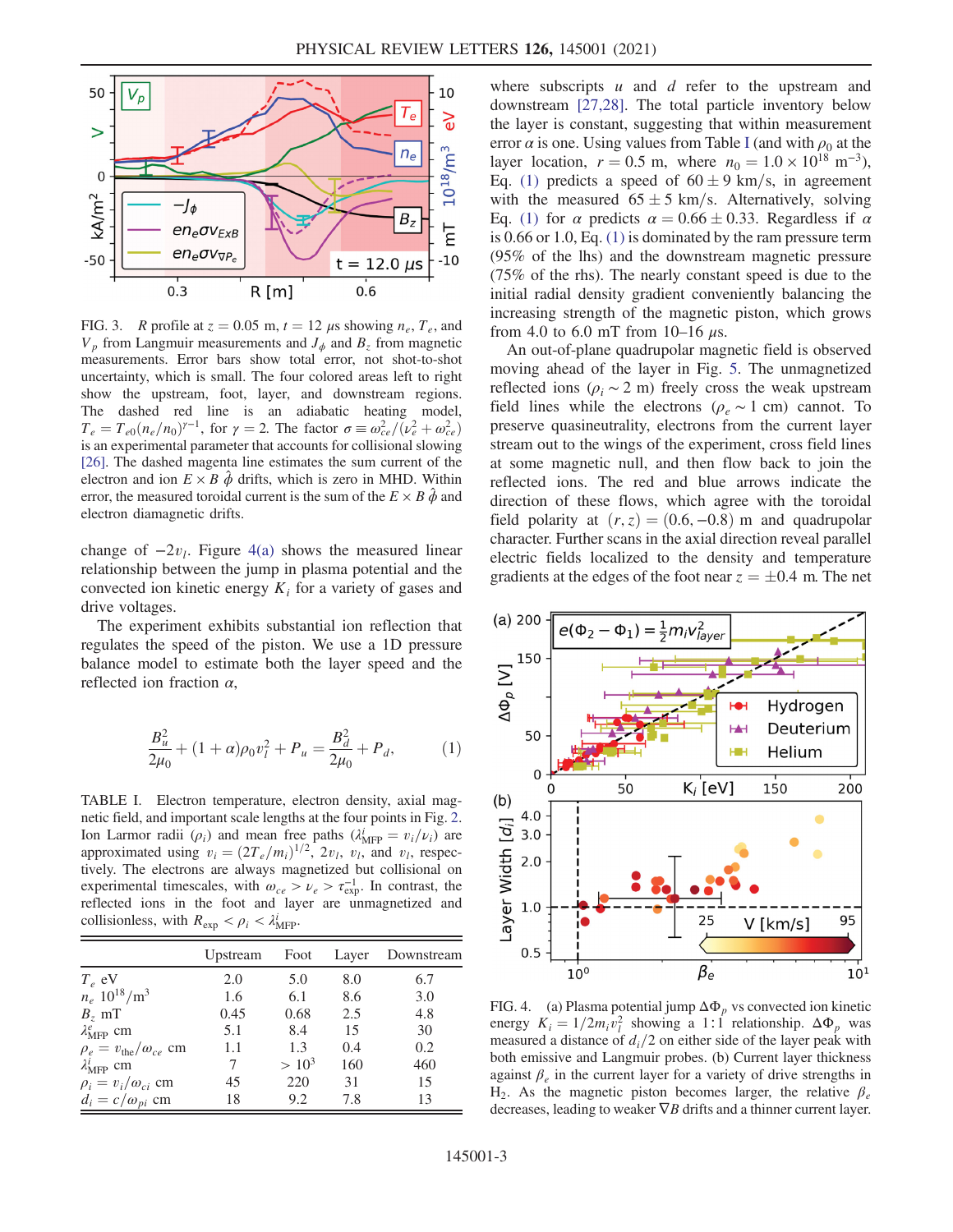<span id="page-3-1"></span>

FIG. 5. Profile of toroidal magnetic field with arrows indicating direction of electron and ion flows. The red lobe at  $(z, r) =$  $(-0.8, 0.5)$  m implies current in the clockwise direction, consistent with an electron flow needed to maintain  $\nabla \cdot \mathbf{J} = 0$ . The peak of the toroidal current layer is near the base of the red arrows. The axial density gradient from plasma injection at the  $+\hat{z}$  north pole skews the quadrupole slightly to the south.

current is a result of electrons being trapped locally by the excess reflected ion charge, not by electric fields along the entire blue path.

Electron heating in the foot is strongly correlated with the density, suggesting adiabatic heating. The dashed red line in Fig. [3](#page-2-0) models  $T_e \propto n_e^{\gamma-1}$ , with  $\gamma \simeq 2$  characteristic of magnetized electrons. In the layer, the adiabatic model overpredicts the electron temperature, likely because of increased thermal losses to the wall cusp. This foot region adiabatic heating is consistent with the parallel electric fields observed along the axial density gradient, which preserve quasineutrality by confining the heated electrons.

<span id="page-3-2"></span>The toroidal current layer dynamics are explained by an electron-MHD model. The generalized Ohm's law neglecting electron inertia can be written

$$
\mathbf{E} + \mathbf{v} \times \mathbf{B} = \eta \mathbf{J} + \frac{\mathbf{J} \times \mathbf{B}}{en_e} - \frac{\nabla \cdot \mathbf{P_e}}{en_e}.
$$
 (2)

Assuming Spitzer resistivity  $\eta_s$ , the resistive term is everywhere small  $(E_{\phi} > 100 \eta_s J_{\phi})$  and can be neglected. Examining the radial components of Eq. [\(2\)](#page-3-2), the relative contributions of the  $J \times B$  and  $\nabla P_e$  terms can be estimated from electron  $E \times B$  and diamagnetic drifts, as shown in Fig. [3.](#page-2-0) The  $E \times B$  drift is largest and can provide all of the necessary current, but as the ions become magnetized in the sub-Alfvénic downstream the separate  $E \times B$  drifts cancel any net current. The diamagnetic drift reverses direction at the pressure peak, first opposing and then reinforcing the  $E \times B$  drift. This reduces the peak current density and widens the layer. Since  $v_{\nabla P_e} \propto T_{e\perp}/B^2 \propto \beta_e/n_e$ , as  $\beta_e$ decreases the total electron drift weakens and the current layer should thin. We observe this in Fig. [4\(b\)](#page-2-2) and expect it is generally true in laminar high- $\beta$  supercritical flows.

With these observations, the  $\theta$ -pinch dynamics can be explained as follows. The applied axial magnetic field induces via Faraday's law a toroidal electric field, beginning a radially inward  $E \times B$  electron drift. The resultant charge separation produces a radial electric field that drives a second  $E \times B$  electron drift in the toroidal direction. This toroidal current is not limited by the weak resistivity and grows until the applied field is canceled. On ion inertial timescales, the radial electric field accelerates ions, moving the current layer inward at a speed governed by the reflected ion ram pressure  $(1 + \alpha)\rho v_i^2$ . Magnetized electrons move globally to preserve quasineutrality, leading to adiabatic electron heating in the foot. These hot electrons reduce the toroidal current density, broadening the layer beyond the one  $d_i$  expected for the  $T_e = 0$  case. Finally, the on-axis rise in  $B<sub>z</sub>$  at 14  $\mu$ s is from a toroidal current of reflected ions, as suggested by the dotted line in Fig. [2.](#page-1-1) The Lorentz force on the reflected ions gently deflects their radial velocity ( $\rho_i \sim 2$  m). Modeling of ion trajectories confirms most are deflected in the  $-\hat{\phi}$  direction producing a substantial toroidal current.

In summary, we observe the interior and large-scale structure of a laminar super-Alfvénic  $\theta$ -pinch piston. The short timescale precludes ion gyration back to the layer, and so the enhanced ion reflection is not forbidden by Rankine-Hugoniot considerations [\[4\]](#page-4-1). Any instability growth should be strongly damped by the electron collisionality, which is large compared to the inverse layer crossing time  $\nu_e \geq 20(d_i/v_i)^{-1}$ . Furthermore, the relatively weak drifts of this experiment ( $v_e \leq c_s$ ) are insufficient for the thin electron skin depth scale turbulent dissipation layers seen in prior pinches where  $v_e \gg 10c_s$  [\[12,19\].](#page-4-15) Without ion gyration or turbulent dissipation, the large ion reflection  $\alpha = 66\% - 100\%$  exceeds the 10%–25% commonly observed in space [\[29,30\]](#page-4-16). Future measurements up to the electron plasma frequency will provide better estimates of the levels of turbulence present.

The Hall physics mechanism presented here may apply during the shock reformation process, especially when turbulence is weak or if ion reflection is high. This, and the curved experimental geometry, makes it relevant to rippled perpendicular shocks, which were first predicted in simulations [\[31\]](#page-4-17) and recently measured by spacecraft [\[23,32\]](#page-4-10). As multispacecraft missions become more comprehensive, quadrupolar magnetic fields similar to this experiment may be useful for identifying nearby enhancements or focusing of reflected ions.

We acknowledge the support provided by the NSF under Grant No. DGE-1256259. In addition, this work is supported through the WiPPL User Facility under DOE fund DE-SC0018266.

<span id="page-3-0"></span><sup>[1]</sup> H. Cane, R. McGuire, and T. Von Rosenvinge, Two classes of solar energetic particle events associated with impulsive and long-duration soft x-ray flares, [Astrophys. J.](https://doi.org/10.1086/163913) 301, 448 [\(1986\).](https://doi.org/10.1086/163913)